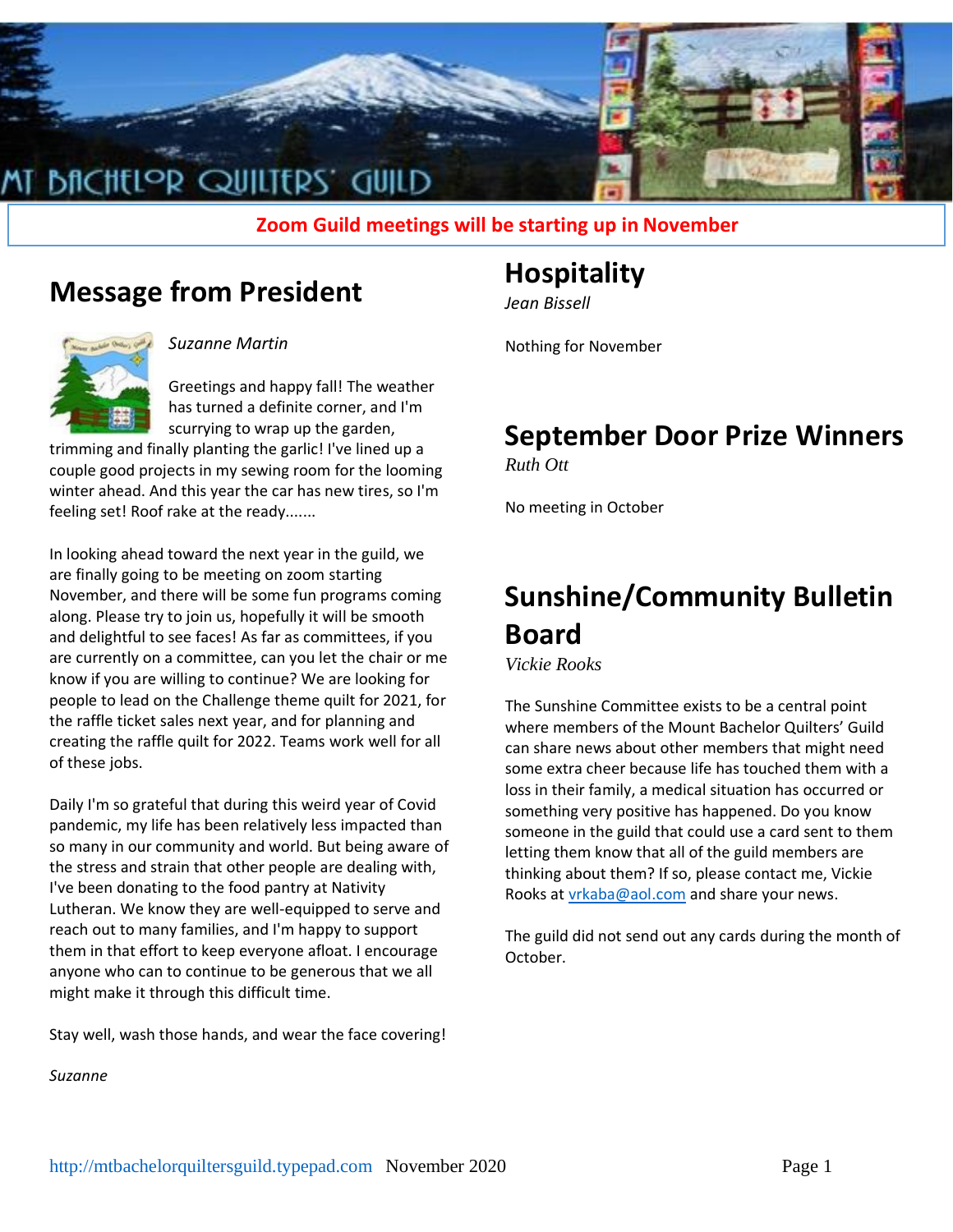

## **Guild Library**

*MaryElla Strelchun*

Easy Bias-Covered Curves: Create Quilts with WOW

Appeal (Fast, Fun & Easy)

By Wendy Hill

If you want a challenge with curves, *Easy Bias-Covered Curves* shows how to use bias -covered curves to give that artistic look of color and innovation.



## **Membership Committee**

*Judy Woodfill, Catherine Anderson, Carol Luther, Kathe Sabine, Kathleen Garton, and Sonia Jager*

Hello all!

I have some great news for you! Dues for 2021 will be only \$30. And be sure to read Suzanne's and Eileen's articles for more good news.

You can simply mail your check to me: Judy Woodfill, 611 NE Bellevue Dr, #311, Bend, OR 97701.

## **Birthdays for November**



11/9 Pam Beyer 11/10 Diana Lawless 11/17 J.K. Jinks Snow 11/26 Cece Montgomery 11/2 Kristin Shields. 11/27 Ardie Youngers

## **Treasurer**

*Deborah Hall*

After spending \$139.95 to get the guild ready for Zoom presentations by speakers we have a balance of \$10,590.46 in checking.

All of you were emailed a copy of the 2021 proposed budget. If you have any questions, please send them to me at [dahall@bendbroadband.com](mailto:dahall@bendbroadband.com)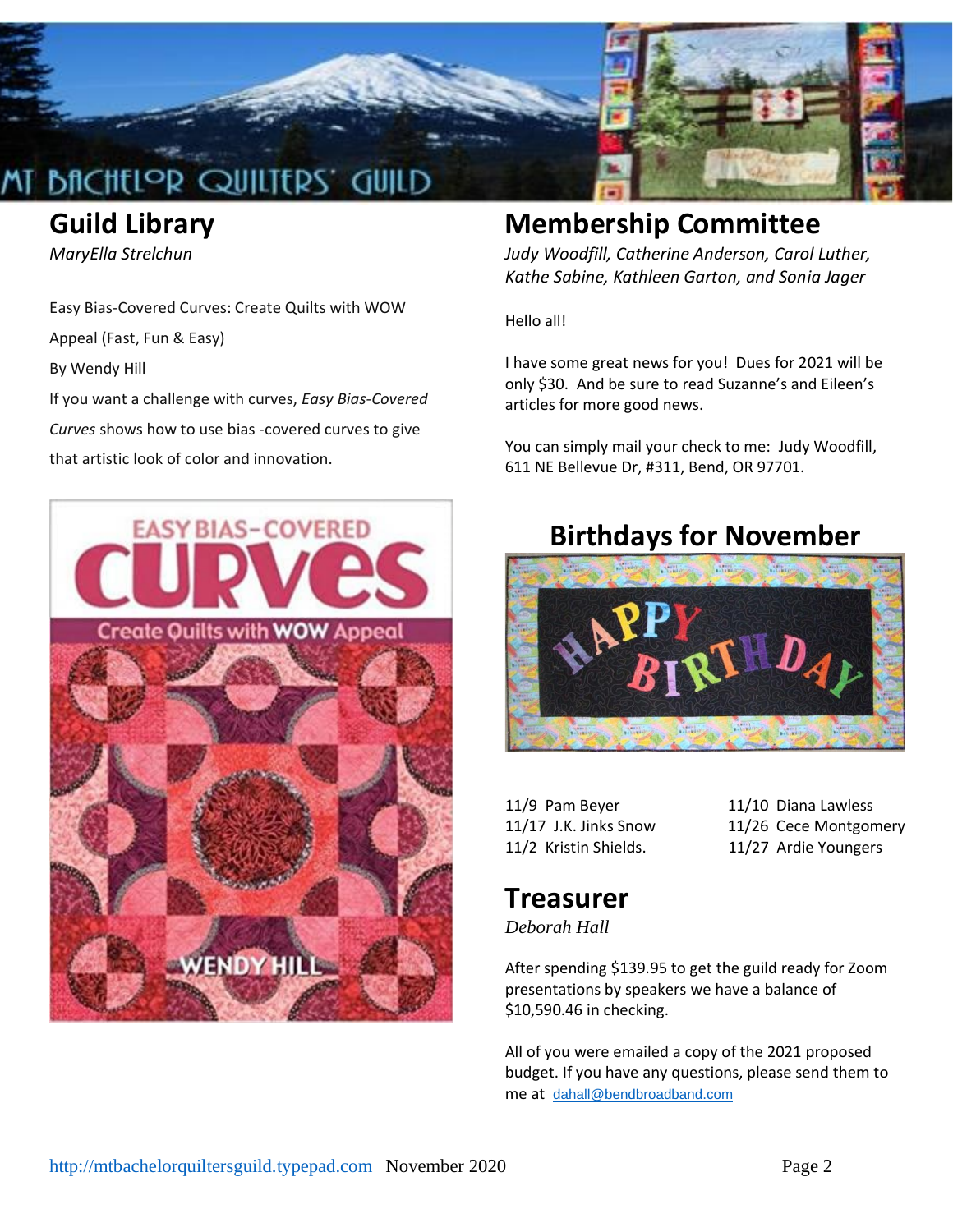

## **Community Quilts**

*Joyce Andrew, Lizbeth Cattle, Cathy Cholick, Jane Davis, Diana Lawlis*

**NEED MEN & TEEN BOY QUILTS:** Please help! We need more quilts for men and older teen boys. We have put together groups of fabric from our stash to make guy quilts. These are not kits – just groups of fabric that will work for male quilts, with a suggestion on how to use the fabric. These quilts need to be approximately 65 x 72". Partners In Care, Cascade Youth and J Bar J Ranch all need quilts for men or teens. Many of the fabric groups start out with a center panel (some large, some small) and you can make any design you desire. It would be nice to have these finished by December 10th for distribution.

We hope to distribute quilts to all of our charities again in December, if we have enough quilts at that time (not just the men and teen boy quilts). If you need supplies or want to drop off quilts, please call or text Diana Lawlis at 253-686-1546 for address and time. She lives near Mt View High School in NE Bend, and quilts can be left on her porch. Deadline is December 10th.

**LABELS:** Please note that quilts need to have the **paper label** with your name, size, etc. Labels can be printed from the Mt. Bachelor Quilters Guild website (no password required). Look under "Downloadable Forms". Also note that quilts need to have a **fabric label** sewn onto the back. You can get these from Diana—come by the house or call her (253-686-1546) and she will mail to you.

**WEEKLY MEETINGS:** Weekly meetings are postponed until further notice. When our weekly meetings resume at the church, all guild members and non-members are welcome to join us every Wednesday for a fun day of sewing. Bring a lunch! Once your top is finished, we provide batting and backing to complete your project for donation to our eight community charities. Wednesday meetings will be at Nativity Lutheran Church from 11:00 AM to 2:30 PM at 60850 Brosterhous Rd.

# **Community Quilts Matter**

MBQG received this nice thank you email for one of our quilts.

"We wanted to thank you for the amazing quilts you make for partners in care...

Today my mom was so thankful to walk home, and is now wrapped up in my dad's quilt that he passed away with.

Thank you from the deepest parts of our hearts for such an amazing gift. Jennifer H."

*Diana*

## **Community Food Drive**

*Karen Kimball*

Our guild Board approved a \$300 donation in November for Nativity Lutheran Food Pantry to assist with the continued community need. I want to thank those who have donated; the church is so grateful for your support. Their address is: 60850 Brosterhous Rd, Bend, Oregon 97702. Just put a note on your check as a donation for the Food Pantry. Stay warm and enjoy the fall colors. Looking forward to seeing everyone again… whenever that will be.

## **Newsletter**

### *Pat Wilson*

Thank you for allowing me to be your newsletter editor for these past 4 years! Janet Hendrickson will be taking over as editor in November. Please add her email to your contact list so it does not go into your spam file. [mbqgnews@gmail.com](http://mbqgnews@gmail.com/)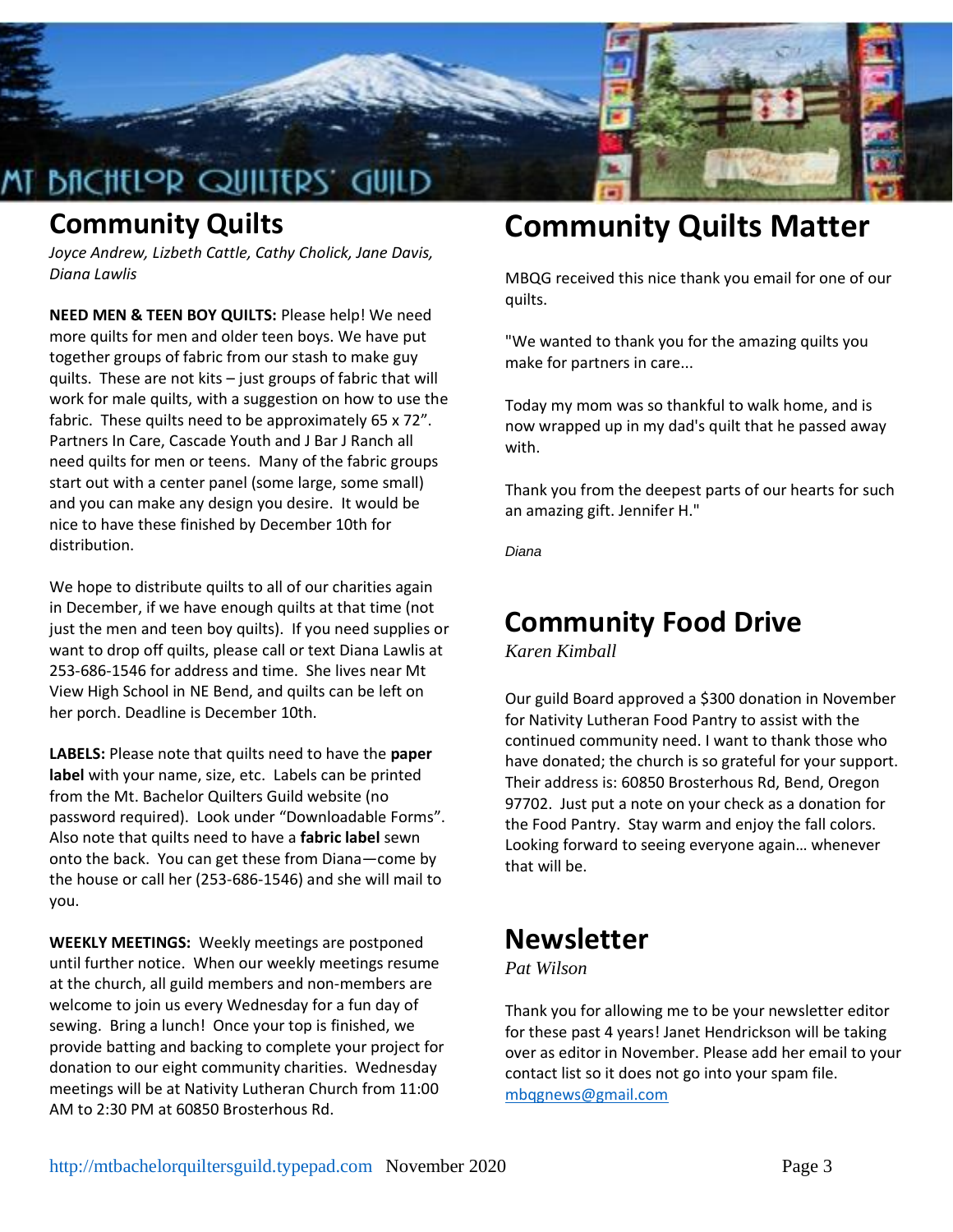

## **Virtual Show & Tell**

*Kristin Shields, , e-MBQG coordinator*

#### **Virtual Show & Tell for Guild Members**

While we are all going through this difficult social distancing time I would like to offer a little bit of fun and a way for us to keep in touch. We will do a virtual show and tell on the blog. The frequency of posting will depend on how many submissions I get. I anticipate posting once a week perhaps, but I really don't know how many submissions I'll get.

If you'd like to participate please send a photo of your current project (in progress or finished). Please state how you would like your name to be posted (full name or first name with last initial), and just one sentence of explanation if needed.

Photography tips: Try to take your photo with your camera perpendicular to the quilt (i.e.- put the quilt on a design wall, or have someone hold it up). If you lay it on the floor, do your best to get the camera centered over it. The sides of the quilt will be parallel to the sides of the photo. I will not have time to edit the photos, so I would prefer that you do any editing yourself. A phone photo is fine, just be sure to take your photo in natural light and get close enough to your project so that you don't need to crop the photo too much. We want the resolution to be as high as possible. Send your photo to me with largest size possible.

I was thinking it would be fun to see people's sewing rooms in whole or just a favorite part, so that can be added to the show & tell of quilts.

If you want to keep up with the posts from your guild friends, be sure you are signed up to receive the blog posts by email. To do this, see the right side bar for the subscribe by email button.

IMPORTANT: Only send these submissions to the blog email address[:mbqginfo@gmail.com.](mailto:mbqginfo@gmail.com)



### **Programs**

*Eileen Heber*

Get Set Go, Our November 9<sup>th</sup> membership meeting will be our first virtual meeting open to all membership. Meetings begin at 6:45 pm and programs will begin at 7:00pm. We will start with "Show & Tell Inspiration" program. Our members Catherine Anderson, Kay Gutierrez and Suzanne Martin will share with us their trip to Tokyo International Quilt Festival held February 15, 2020. Can't wait to hear and see their presentation. We welcome other Show and Tell inspiration on Japanese fabric or designs. Please email me your entry so we can have a list of who to call on after the business part of the meeting. All of you will receive an email invite to join the Zoom meetings.

Then for our December 14<sup>th</sup> meeting we will have Jody Alexander from Penn Valley, California for a virtual presentation called "Boro Aesthetic". Look for more information on this program in the December newsletter.

#### **2021 Program outline**

January 11, 2021 Virtual meeting with " Show & Tell Inspirations"

February 8, 2021 Virtual meeting with "Amy Friend" March 8, 2021 Virtual meeting with " Show & Tell Inspirations"

April 12, 2021 Virtual meeting with " Jean Wells"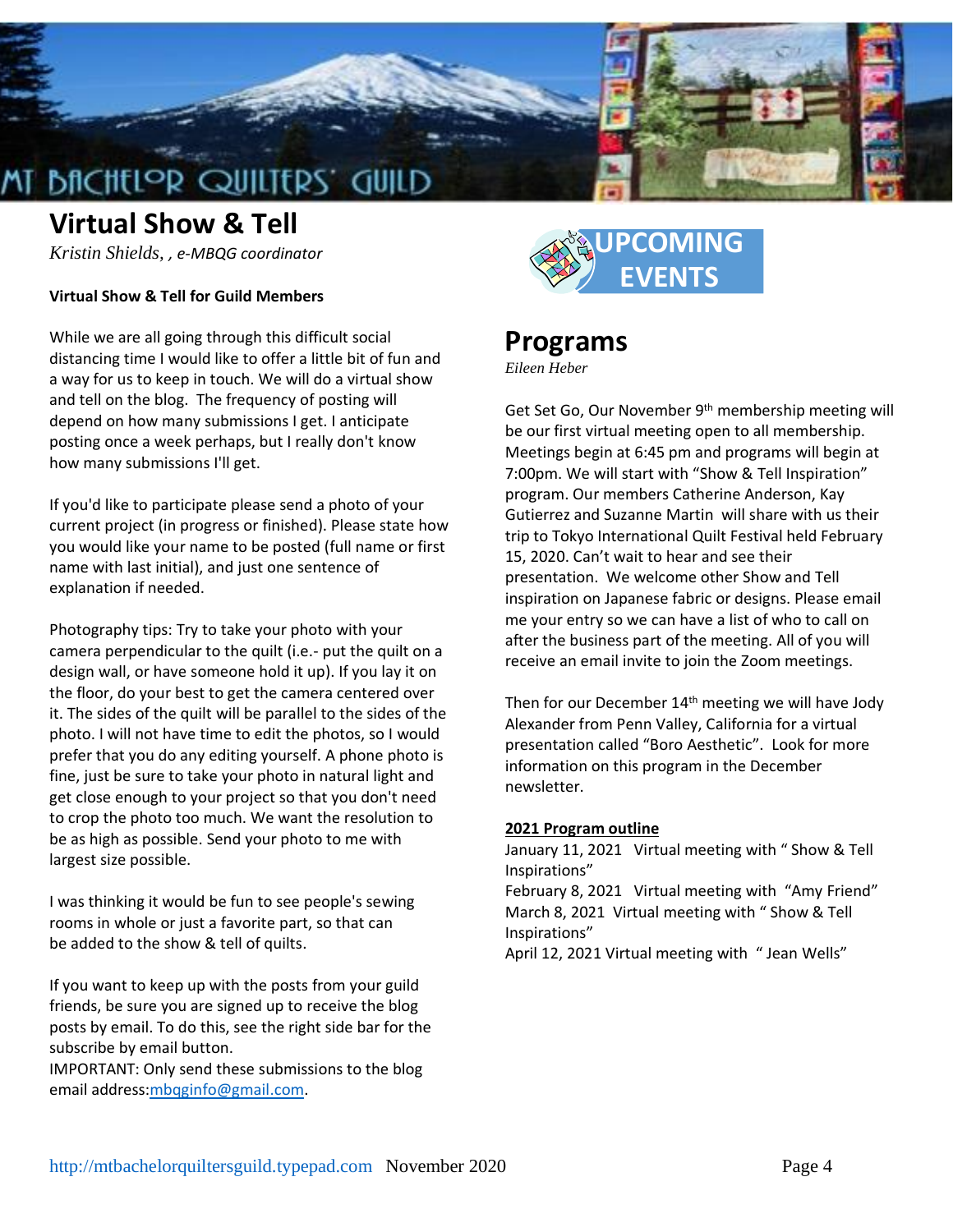

# **Nominating Committee**

*Sonia Jager, Catherine Anderson, Linda Greenough*

Nominating committee recommends Donna Graham for President, Patti Stewart and Suzanne Martin for first VP, and Pat Kessinger for secretary. Debbie Hall will stay as treasurer, and Diana Knight as second VP. At the zoom meeting November 9, we will ask for any other nominations.

# **Charity Opportunities**

Memory bears.....

Hello to Mt Bachelor Quilters Guild! I serve our bereaved families with St Charles Hospice. We serve all of Central Oregon, from Warm Springs to Gilchrist and east to Prineville. Recently we have had families inquire if we were able to assist them in creating memory bears from articles of clothing once belonging to their loved one. Here in CO, we have many quilting groups. However, sewing memory bears is different and not always what a quilter is interest in doing! So, I am reaching out to our CO quilting groups for suggestions and insights as to how to reach folks who would be interested in supporting such a meaningful project. Thank you for considering this inquiry and I look forward to hearing from you!

Susan Coyle, M.Div., MA, CT Bereavement Services Coordinator St. Charles Hospice 2500 NE Neff Rd Bend, OR 97701 541.706.6700 [spcoyle@stcharleshealthcare.org](mailto:spcoyle@stcharleshealthcare.org)

# **Quilts for Wildfire Victims**

*Barb Myers Fortman*

### **WEST COAST WILDFIRES – QUILT COLLECTIONS**

#### **CALIFORNIA**:

Rose Luce 1010 Wyatt Ave. Napa CA 94559 (707) 486-0885 Napa Valley Quilters is collecting twin-full-queen quilts (finished or kits), and pillowcases for those affected by the fires in Northern California. \*\*\*\*\*\*\*\*\*\*\*\*\*\*\*\*\*\*\*\*\*\*\*\*\*\*\*\*\*\*\*\*\*\*\*\*\*\*\*\*\*\*\*\*\*\*

\*\*\*\*\*\*\*\*\*\*\*\*\*\*\*\*\*\*\*\*\*\*\*\*\*\*\*\*\*\*\*\*\*\*\*\*\*\*\*

## **CZU Lightning Fire Quilts** –

[czulightningfirequilts@gmail.com.](http://czulightningfirequilts@gmail.com./)

Updated October 1, 2020

This quilt drive is a combined effort of the Pajaro Valley Quilt Association (PVQA) and the Santa Cruz County Emergency Operations Center (EOC). Each survivor will choose a quilt, providing them comfort

and helping fill an emotional void in their lives.

Although they are asking for personal sized quilts (with a minimum size of 48′′ x 60′′), they will accept quilts for baby, toddler, students and 18 or older. They are also working with We Care, who will provide quilts to students enrolled in the public school. The quilts for the school kids, listed above, will be used for those kids not enrolled in public schools (home schooled, private, and charter or inter/intra transfer students).

#### **Quilts can be dropped off at one of their current Drop Off locations:**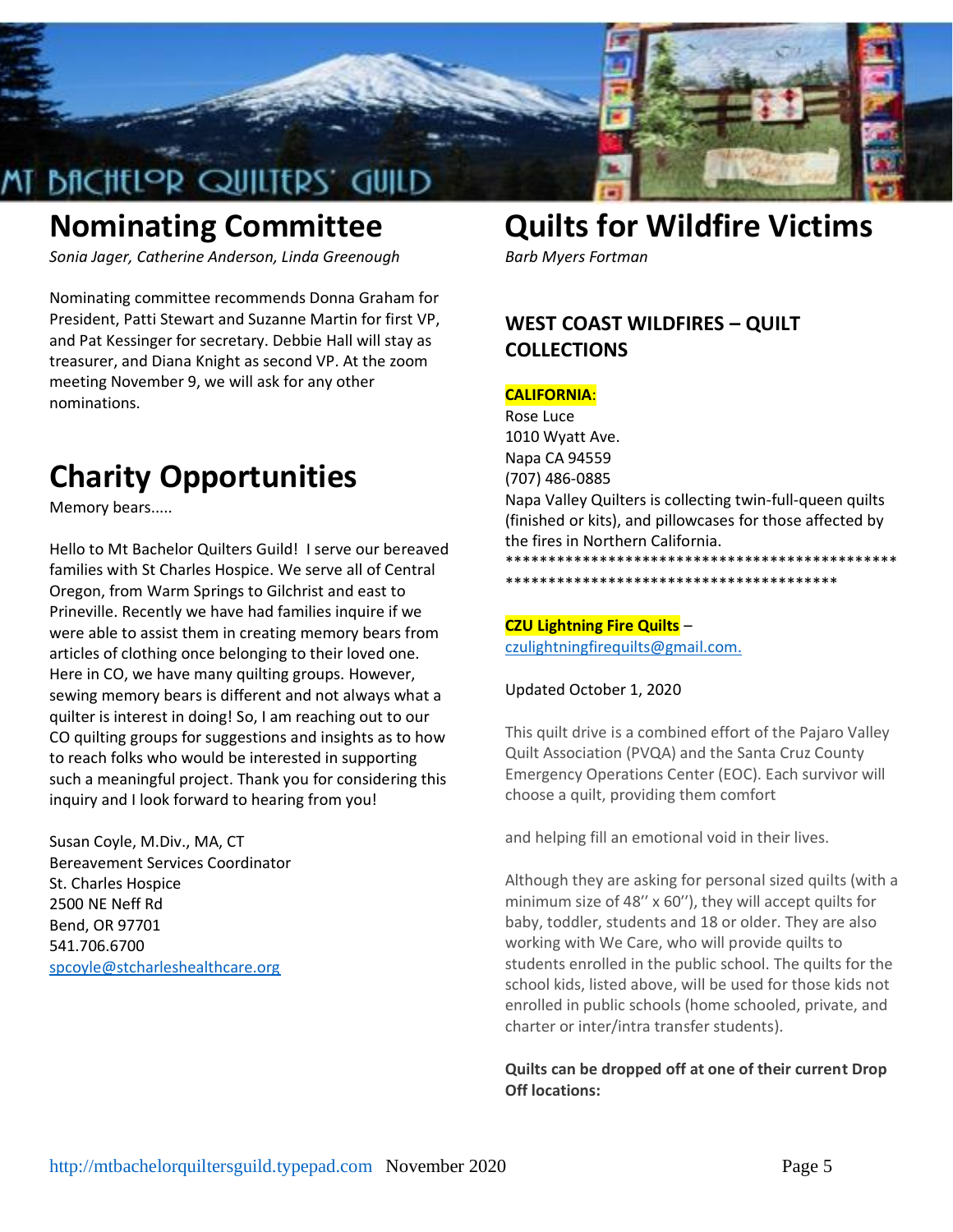

*Please check store websites or call to confirm current shop hours and Covid-19 restrictions.* 

#### **Golden State Quilting**

2435 S Winchester Blvd Campbell, CA 95008 (408) 866- 1181 www.gsquilting.com

#### **Modern Handmade Quilts**

5403 Scotts Valley Dr, Ste F Scotts Valley, CA 95066 (831) 713-5912 [www.modernhandmadequilts.com](http://www.modernhandmadequilts.com/)

#### **Back Porch Fabrics**

157 Grand Ave Pacific Grove, CA 93950 (831) 375-4453 [www.backporchfabrics.com](http://www.backporchfabrics.com/)

#### **Nimble Thimble Quilt Shop**

7455 Monterey St Gilroy, CA 95020 (408) 842-6501 [www.nimblethimble.com](http://www.nimblethimble.com/)

**NOTE: PLEASE BE SURE TO MARK YOUR BAG for "CZU FIRE QUILTS"** 

**Quilts may also be mailed to the following:** 

Mail (USPS) your donations to:

CZU Fire Quilts c/o Helen Klee PVQA, 4437 W Walnut St. Soquel, CA 95073-2126

Please email the tracking information for your shipment to czulightningfirequilts@gmail.com so we can make sure your package arrives safely. Please note there are NO drop-offs at this address without

contacting us to make arrangements as this is a private residence.

**You can also request a pick of quilts by emailing: czulightningfirequilts@gmail.com** 

Note from organizers:

If you have questions, please email czulightningfirequilts@gmail.com. Give us your name, organization name (if appropriate), and a phone number. We would appreciate your assistance with spreading the news about our quilt drive.

If you have any questions, please feel free to send us an email at czulightningfirequilts@gmail.com Thank you.

Helen Klee & Lori Camner, Co-Chairs

Updated October 1, 2020

#### **OREGON:**

Heather Hendrickson To the Point Quilting 1221 N. Evergreen Ave. Stayton OR 97383 (503) 539-0870

Heather is a home based long arm quilter; her info was found on the Westside Quilters FB page. Quilt donations are for those affected by the Beachie Fire in the Santiam Canyon communities of Idahana, Detroit, Gates, Mill City, Lyons and Mehama Oregon (scope will be expanded if local needs are met). Requesting (1) completed quilts, unused – preferably throw or children's size (including 36x42 comfort quilts); (2) tops to be finished, with backing & binding if possible; and (3) pillowcases. Include name & phone number in the box with donations.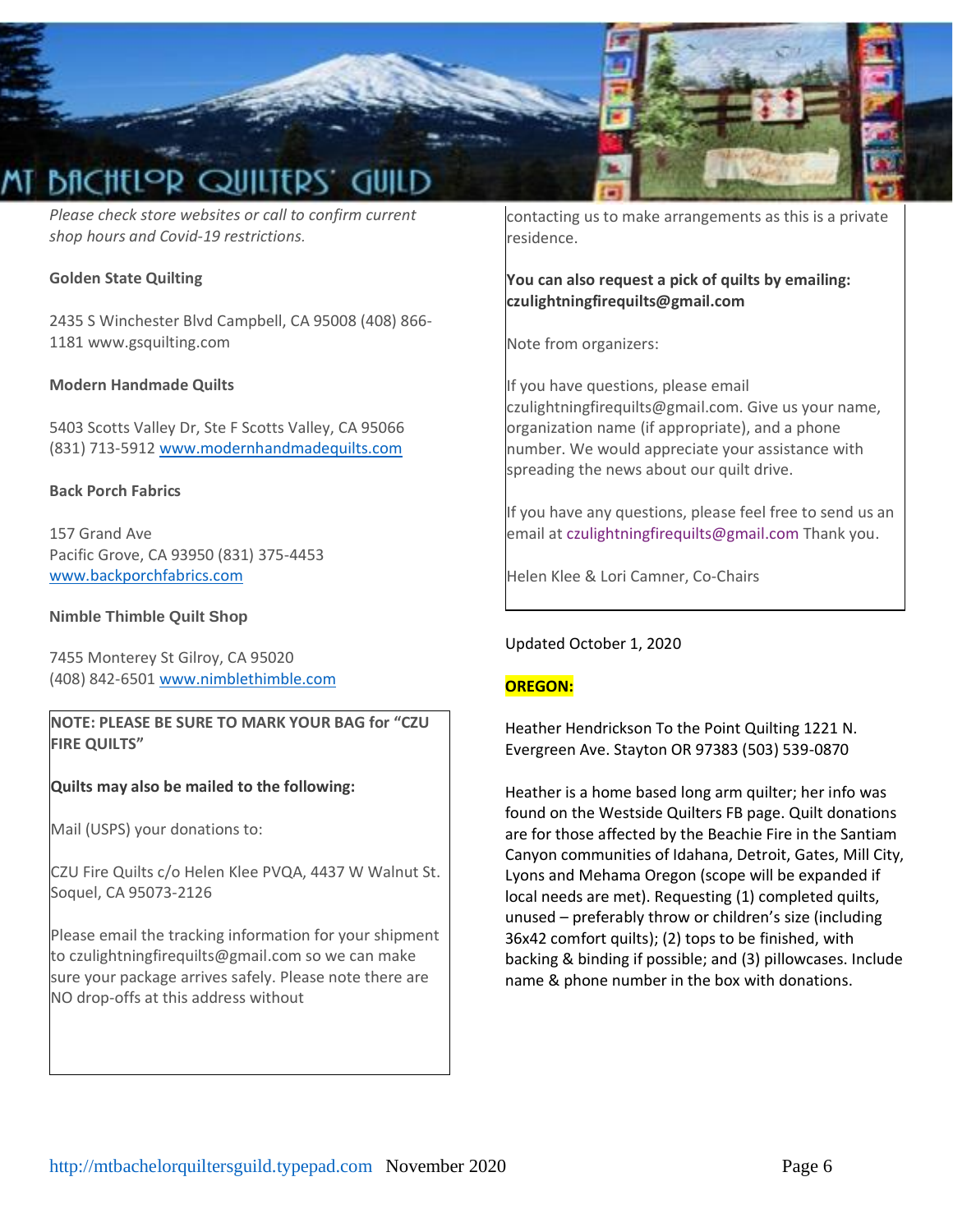# **BACHELOR QUILITERS' GUILD**

Sew Creative 115 E. Main Street Ashland OR 97520

(541) 482-1665

Collecting quilts for those affected by the fire in the Talent/Phoenix area. Now requesting twin size (not small) finished quilts and working on a distribution at a local elementary school.

#### \*\*\*\*\*\*\*\*\*\*\*\*\*\*\*\*\*\*\*\*\*\*\*\*\*\*\*\*\*\*\*\*\*\*\*\*\*\*\*\*\*\*\*\*\*\* \*\*\*\*\*\*\*\*\*\*\*\*\*\*\*\*\*\*\*\*\*\*\*\*\*\*\*\*\*\*\*\*\*\*\*\*\*\*\*

My Quilting Loft 253 E. Historic Columbia River Highway Troutdale OR 97060

(971) 292-2991

Collecting baby to adult size finished quilts and tops/backing to finish, for those affected by the fire in Estacada, near Mt. Hood.

\*\*\*\*\*\*\*\*\*\*\*\*\*\*\*\*\*\*\*\*\*\*\*\*\*\*\*\*\*\*\*\*\*\*\*\*\*\*\*\*\*\*\*\*\*\* \*\*\*\*\*\*\*\*\*\*\*\*\*\*\*\*\*\*\*\*\*\*\*\*\*\*\*\*\*\*\*\*\*\*\*\*\*\*\* Bear

Creek Quilting Company Attn: Oregon Wildfire 2020 110 Industrial Way

#### Lebanon, OR 97355

We are receiving inquiries about how to help. We would be happy to accept finished washed pillowcases and finished washed quilts for local distribution of wildfire victims. (We are not setup to accept any other donations.) Ship your donations to the above address.

There is also a Facebook group with lots of good info. <https://www.facebook.com/groups/629455621277400>

Call the Quilt Basket to see if they are still accepting donations. 541-383-4310





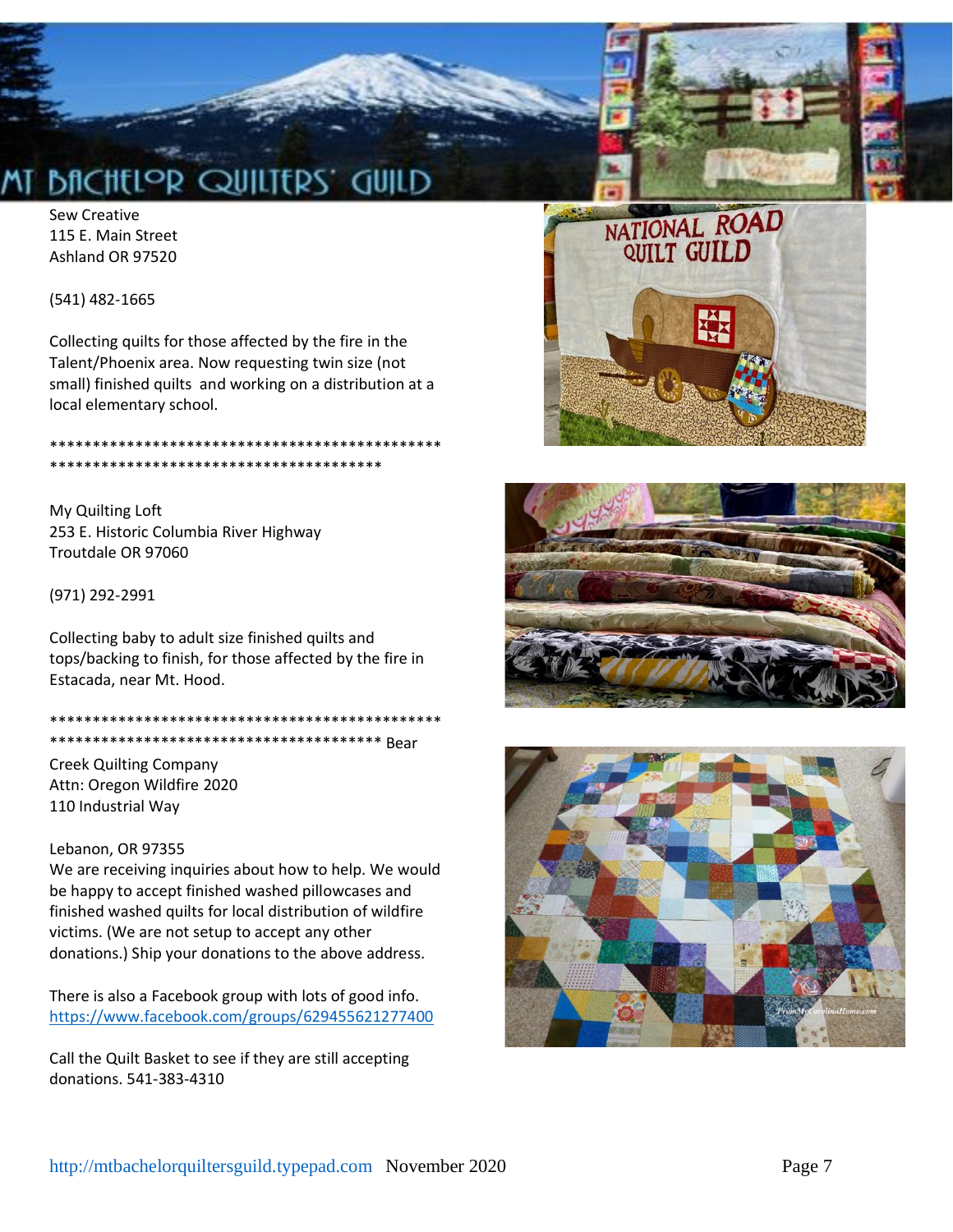

# **Member Quilting Services**

### **Corni Quilts!**

Member: Corni Quinlivan Email: [CorniQ@me.com](mailto:CorniQ@me.com) Phone (cell): [714-686-8604](tel:714-686-8604)

Computer assisted Gammill/Statler Stitcher longarm quilting from edge-to-edge overall to custom designs. Thousands of patterns available!

### **Quilt Finishing and Repair**

Member: Diane Ottenfeld Email: [d\\_ottenfeld@yahoo.com](mailto:d_ottenfeld@yahoo.com) Phone: [\(541\) 318 -](tel:%28541%29%20318%20-%207425) 7425 Quilt finishing binding and repair

### **Thread Dancing by Julia Jeans**

Member: Julia Jeans Email: [julia@threaddancing.com](mailto:julia@threaddancing.com) Phone: 541-728-1286 [http://www.threaddancing.com](http://www.threaddancing.com/)

Free motion long arm quilting services from simple all over designs to complex custom design and art quilting. Long arm classes and rentals are also available.

### **Windswept Quilting**

Member: Kim McCray Email: kimmccray@hotmail.com Phone: 541-390-1696 "Completing Your Quilts With Care." Hand Guided Long Arm Machine Quilting.

### **Free Style Quilting Est. 2003**

Member: Tracy Mertes [tracym@bendbroadband.com](mailto:tracym@bendbroadband.com) 541-771-8917 19976 Heron Loop Bend, OR 97702

Long Arm Machine Quilting Custom & Edge to Edge Designs

**K**reative **D**esign & **L**ongarming Karen Dougan (aka **KD**) 210-882-0886 [kd@kdlongarming.com](mailto:kd@kdlongarming.com) [https://www](https://www/)[.kdlongarming.com](http://www.kdlongarming.com/)

Edge-to-Edge Long Arm Machine Quilting and other Quilting Services

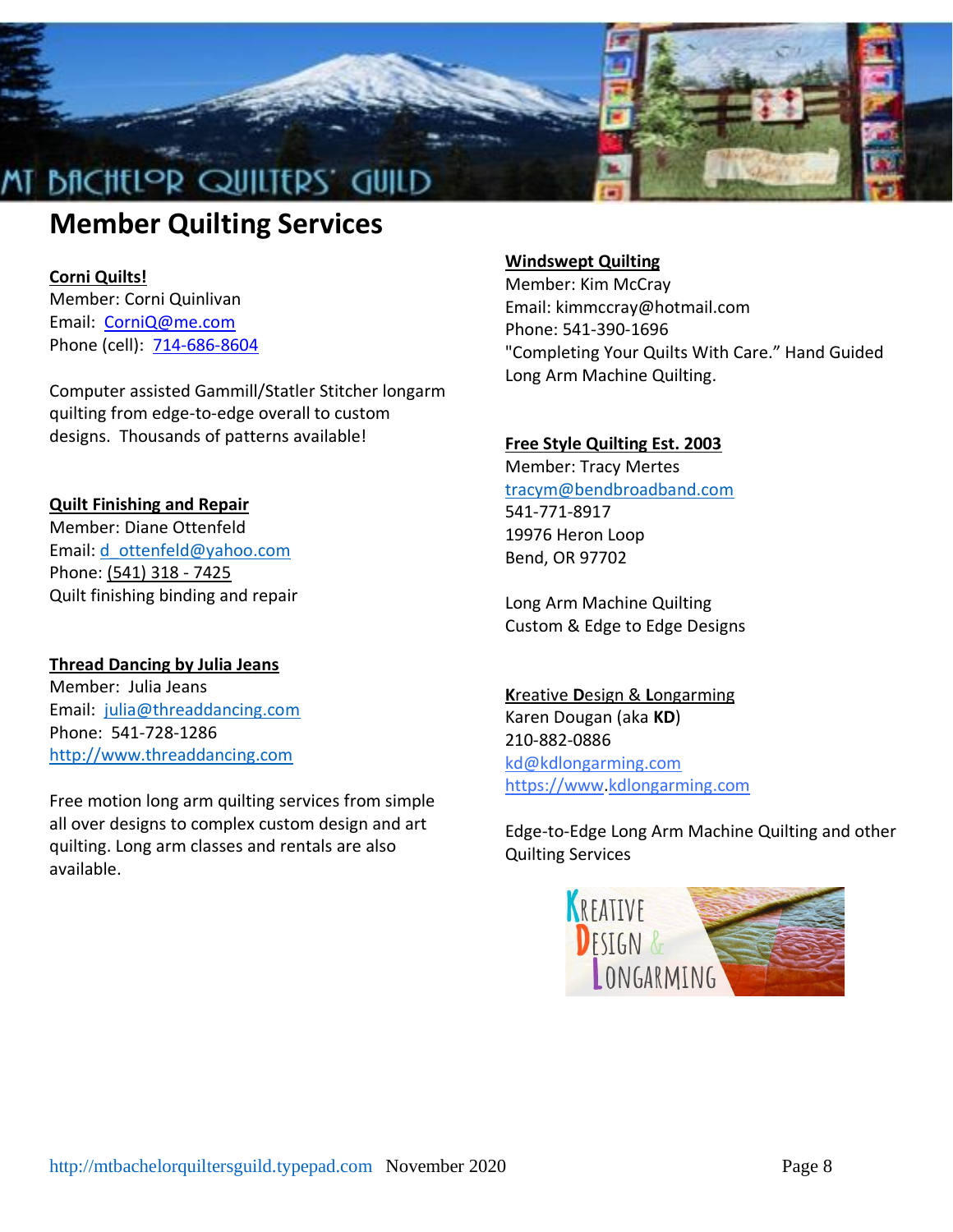



**Stitchin' Post** 311 W. Cascade, Sisters 541-549-6061 [www.stitchinpost.com](http://www.stitchinpost.com/)

#### [<stitchinpostinsisters.typepad.co](http://stitchinpostinsisters.typepad.com/) [m>](http://stitchinpostinsisters.typepad.com/) [<pinterest.com/stitchinpostor/>](http://pinterest.com/stitchinpostor/)

Also find us on Facebook, Google+ and YouTube!

#### Hi Everyone,

Boy oh boy, the months are flying by. If you are not receiving our enewsletters you are missing out on some beautiful photos, as well as lots of announcements about what is happening at Stitchin' Post. Staying connected is Val's mission in these COVID times. We are operating in-stor[e classes](https://stitchinpost.com/workshops--classes/classes-by-date) with only ten students at a time, so we can safely stay six feet apart. They have been very popular, and people are so happy to be in a classroom environment. We offered my Adventures in Art Quilting as a five month workshop online, and I have two full classes. It has been so enjoyable to put together demos and ideas for everyone, then to see the projects that are created on Zoom. What an inspiration! We will offer it again after the holidays. I don't know what I would do if I didn't get to be involved in some way teaching!

As most of you are aware, goods have not always been arriving when promised but we are finally getting most of those promised orders in. It feels like June, right before Quilt Show, at the moment! Marcia Derse's new "Blue" collection is due to arrive any day and I can hardly wait. If you have not seen them, I have been making Japanese Rice Bags. You can see them in our newsletters, and we have samples at the cutting table. They are really simple to make and customize.

I turned in a new Dreaming in Color blog that was just posted. I talked a lot about fall colors and the fabulous blue skies that we have in Central Oregon. I hope this finds all of you safe and healthy. Wear your masks and take care!

#### *Jean and Val*

P.S. Almost forgot to tell you— Due to COVID, we have reimagined our **Pajama Sale!** It's coming up on **Saturday, November 14**.

New Hours: 10am - 5pm New Discounts: 25% off all day (if you wear your PJs, or 20% off for no pjs)

Online Discount: 20% off all day (And as usual, some restrictions apply)

We look forward to seeing you!



**Sew Many Quilts and Bernina Center** Forum Shopping Center (Costco) 2550 Hwy 20, Suite 140 Bend, OR 97701 541-385-7166 [http://www.sewmanyquiltsinben](http://www.sewmanyquiltsinbend.com/) [d.com](http://www.sewmanyquiltsinbend.com/)

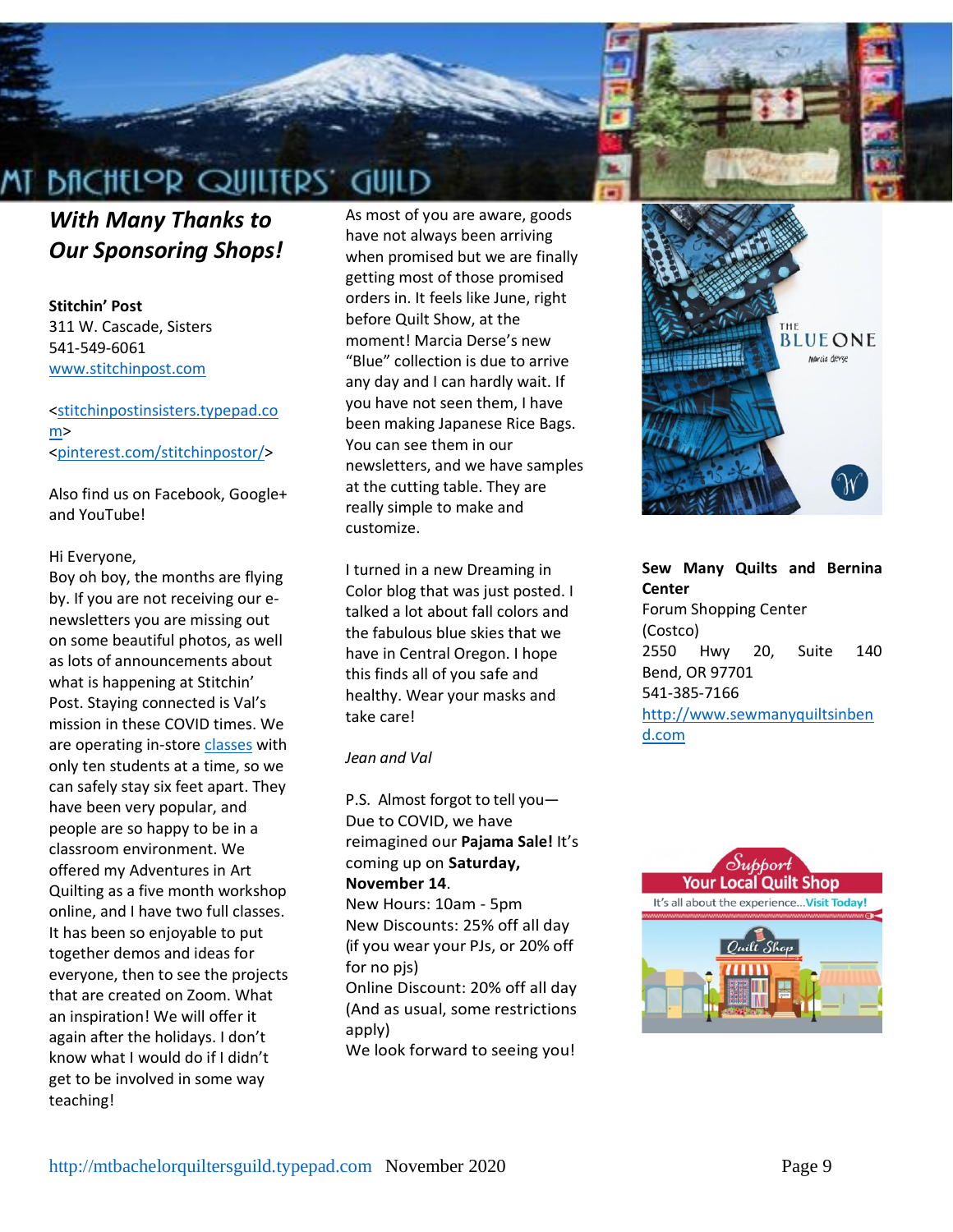



**The Quilt Basket** 20225 Badger Road, Bend 541-383-4310 [www.thequiltbasket.com](http://www.thequiltbasket.com/)

Kathy Shaker owner, The Quilt Basket 541-383-4310

#### Hello, Friends!

Quilting weather is here, and so many of you are getting projects DONE! It is always fun to see what you've been up to. We've got a great selection of flannel, and Cuddle if you're looking to make a project extra cozy.

Thank you to everyone who donated tops and quilts for wildfire victims. You are amazing! So far we've collected 300+ tops and quilts, and have sent 75 to the Santiam area. Other areas have asked us to wait until people get settled before sending quilts, but we expect more to go to new homes soon.

As always, we have lots of yummy new things arriving, so we hope to see you soon!

*Kathy*







**The Quilt Shack** [www.thequiltshack.com.](http://www.thequiltshack.com/) 1211 NW Mardras Hwy. Prineville: 541-447-1338

#### **Material Girl Fabrics** 307 NW 7th Street

Redmond, OR 541-923-1600

#### **Cynthia's Sewing Center**

1245 SE Hwy 97 (Division & Third St.) Bend; 541-383-1999 [www.cscbend.com](http://www.cscbend.com/)

#### \*\*COVID19 UPDATED\*\*

\*\* BACK TO REGULAR SCHEDULE\*\* TUESDAY - FRIDAY 9:30am - 5:00pm, SATURDAY 9:30am – 3:00pm

Cynthia's has installed a full height counter shield for staff & customer protection. We are allowing customers in the store, Requiring everyone to wear mask and practice social distancing.

**Homestead Quilts** 51425 Hwy. 97 La Pine; 541-536-2360 [http://www.homesteadquiltsonlin](http://www.homesteadquiltsonline.com/) [e.com](http://www.homesteadquiltsonline.com/)